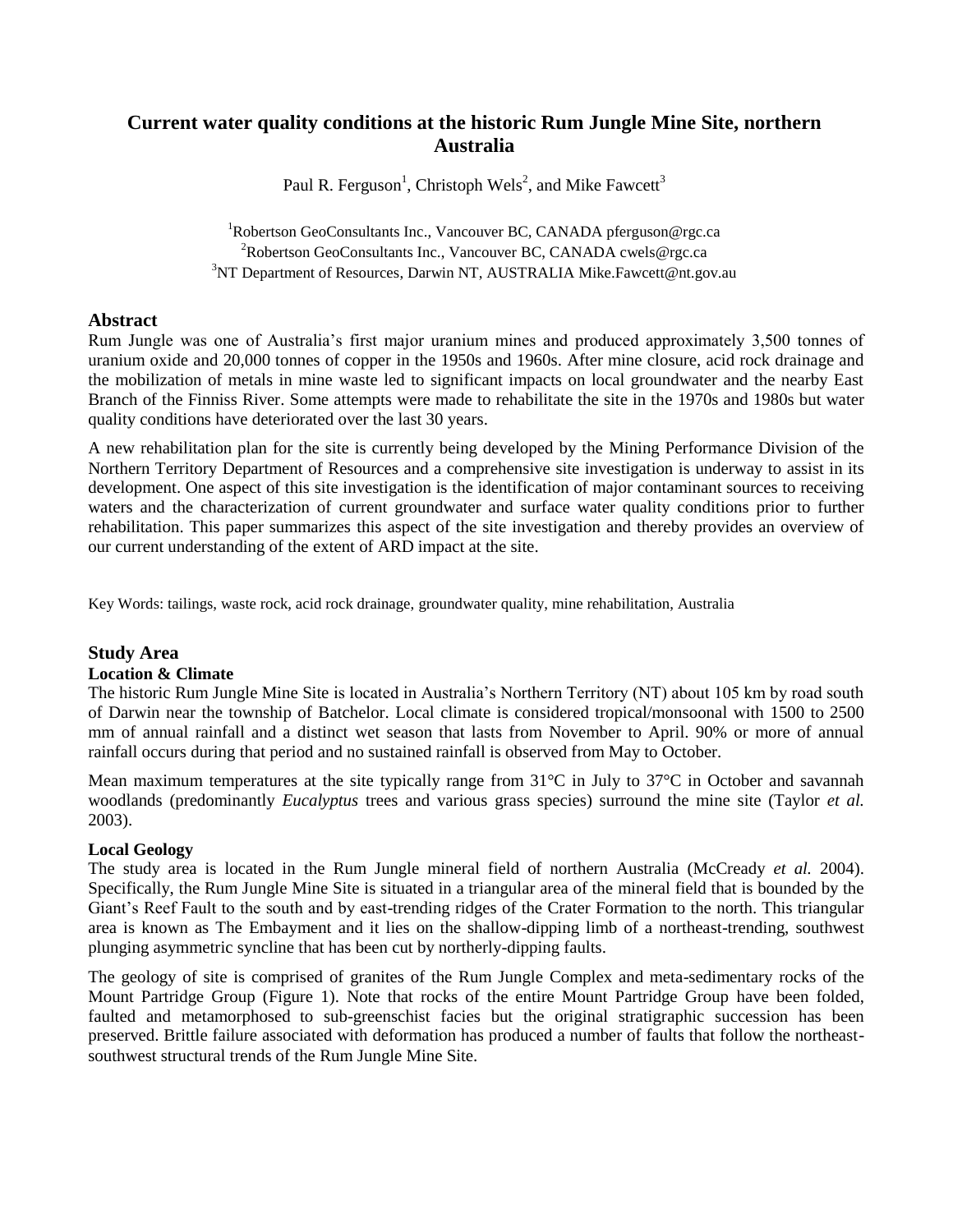| Graphic | Lithology                                                                                                                                                                                                                                                                       | Formation               | Group              |  |
|---------|---------------------------------------------------------------------------------------------------------------------------------------------------------------------------------------------------------------------------------------------------------------------------------|-------------------------|--------------------|--|
|         | Hematitic quartzite breccia                                                                                                                                                                                                                                                     | Geolsec Formation       |                    |  |
|         | Calcareous and carbonaceous pyritic<br>pelites, marl, amphibolite dykes, and quartzite                                                                                                                                                                                          | <b>Whites Formation</b> | Mount Partridge    |  |
|         | Stromatolitic dolostone and magnesite, minor<br>interbeds of metapelite and para amphibolite<br>Brecciated zones are associated with faulting<br>Vuggy recrystallized zones (from<br>metamorphosis) occur throughout the rock<br>and karstic zones are present near the surface | Coomalie Formation      |                    |  |
|         | Arkosic arenite, quartz arenite,<br>and conglometrate                                                                                                                                                                                                                           | <b>Crater Formation</b> |                    |  |
|         | Granitoid                                                                                                                                                                                                                                                                       | Granitoid               | Rum Jungle Complex |  |

Figure 1. Stratigraphic sequence at the Rum Jungle Mine Site

The Embayment hosts several uranium and polymetallic ore deposits and each occurs within the Whites Formation near its contact with the Coomalie Dolostone. Moreover, mineralization is strongly associated with fault zones (and hence structurally-controlled) so ore is typically deposited in carbonaceous slates by selective replacement along shear zones that intersect local faults (Ahmad *et al.* 2006).

The aquifer system at the Rum Jungle Mine Site is thought to be comprised primarily of relatively shallow (typically < 100 m deep), unconfined bedrock aquifers. The hydraulic properties of the bedrock aquifer differ according to lithology and the degree of weathering and/or fracturing. The Whites Formation and the Coomalie Dolostone are the most permeable of the shallow aquifer units, with K values typically ranging from  $1x10^{-5}$  to  $5x10^{-4}$  m/s., whereas deeper aquifer units and the Rum Jungle Complex are often an order-of-magnitude less permeable.

## **Site Layout**

The Rum Jungle Mine Site features four open pits and three waste rock dumps (WRDs) (see Figure 2). The Main and Intermediate Open Pits are flooded, the partially-excavated Browns Oxide Open Pit is actively de-watered, and Dyson's Open Pits was backfilled with waste rock and tailings in the mid-1980s. Other notable features of the mine site shown in Figure 2 are the East Finniss Diversion Channel (EFDC), the former tailings dam area along Old Tailings Creek, and the former copper heap leach pad between the flooded Open Pits.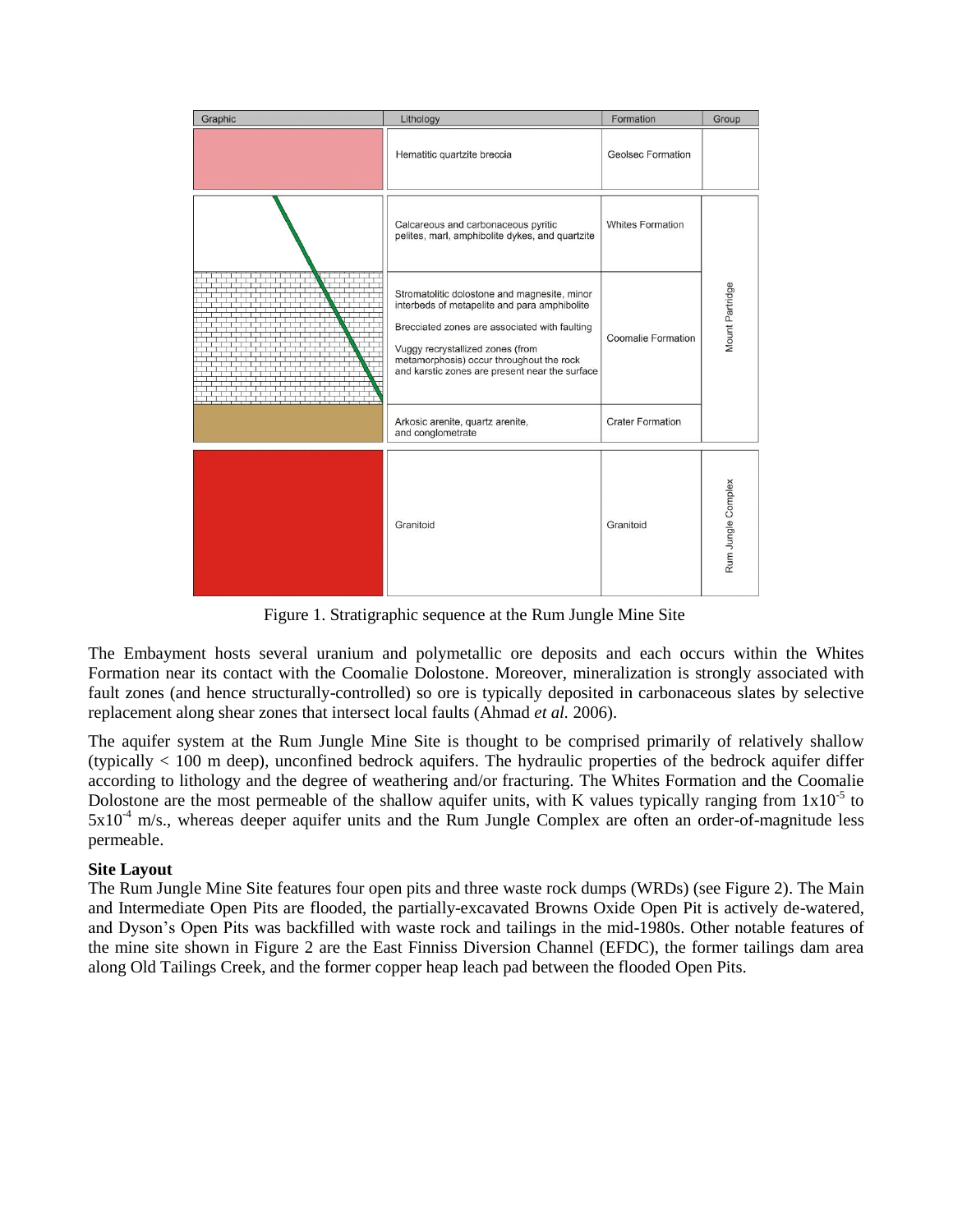

Figure 2. Layout of the Rum Jungle Mine Site.

The main features of the mine site are described briefly in the sub-sections below.

## **Open Pits**

The Main and Intermediate Open Pits were mined out in the 1950s and 1960s and later became flooded with groundwater and highly-contaminated seepage from the former copper heap leach area when mine de-watering ceased (Davy 1975). The Main Open Pit was mined to about 105 m below ground surface (bgs) and is the deeper of the two open pits (although it was partially backfilled with tailings and mine wastes in the 1960s). The Browns Open Pit has only been partially mined-out and hence is the shallowest of the pits (i.e. < 30 m depth).

Dyson's Open Pit was mined to a depth of about 50 m bgs in the late 1950s. Tailings were discharged to this pit from 1961 to 1965 when the Intermediate ore body was being mined and it was later backfilled entirely with additional tailings, heap leach material, and contaminated soils in the 1980s (Allen and Verhoeven 1986). Note that some of the deeper backfill materials (mainly tailings) are flooded but some pyrite-containing materials reside above the water level within the open pit. Moreover, the backfill was not amended with lime to reduce the mobility of soluble contaminants.

## **Waste rock dumps**

The Main, Intermediate, and Dyson's WRDs contain waste rock removed during mining operations. Each of the WRDs was covered in the 1980s to reduce rainfall infiltration although the covers have deteriorated to different extents since that time (Ritchie and Bennett 2003; Taylor *et al.* 2003).

## **East Finniss Diversion Channel**

The mine site is located along the East Branch of the Finniss River about 8.5 km upstream of its confluence with the West Branch of the Finniss River. Surface water enters the mine site via the upper East Branch of the Finniss River and Fitch Creek. Before mining these tributaries met near the northeast corner of the Main Overburden Heap and subsequently flowed eastward via the natural course of the East Finniss River. However, the original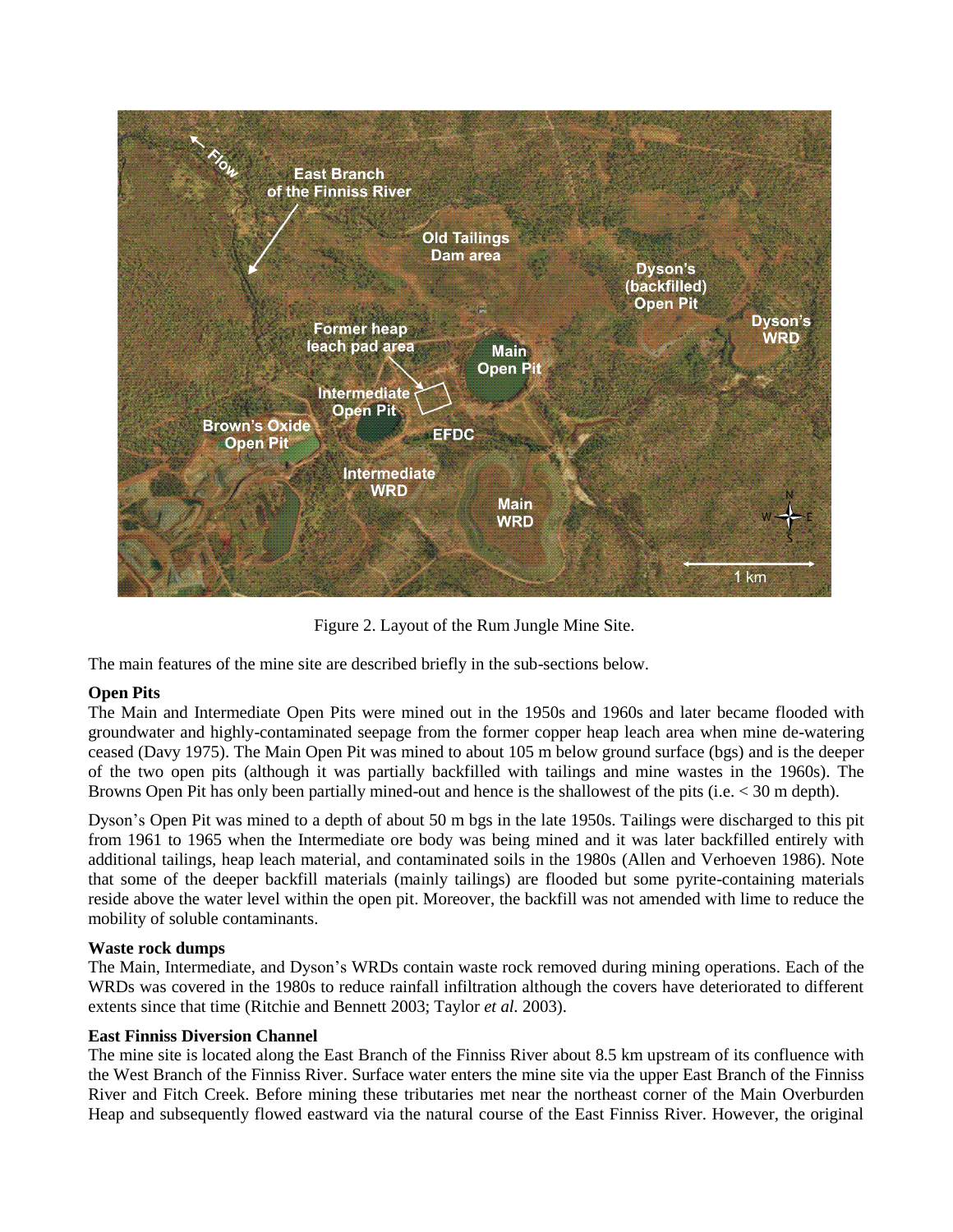course of the East Finniss River ran through the Main and Intermediate ore bodies so flow was diverted to the EFDC during mining operations.

Today, flows from the upper East Finniss River and Fitch Creek flow directly into the EFDC and into Main Open Pit near the former Acid Dam. Water then flows from Main Open Pit to the Intermediate Open Pit via a channel that roughly follows the original course of the East Branch of the Finniss River. Outflow from the Intermediate Open Pit to the EFDC occurs near the western boundary of the mine site and combined flows from the Open Pits and EFDC continues eastward via the natural course of the East Finniss River.

### **Former heap leach area**

In the 1960s, copper from sub-grade ore (and the oxidized capping) of the Intermediate Open Pit was extracted in the 1960s via heap leaching on a 'non-permeable' pad located between the Main and Intermediate Open Pits (Davy 1975). Contamination of local soils during the heap leaching process was extensive and resulted in acidified, metals-laden soils throughout the area. Most of these soils and spent ore were removed during rehabilitation in the 1980s but residual amounts remain in some areas.

## **Old Tailings Dam area**

The former tailings dam area represents a relatively flat area north of Main Open Pit where slurried tailings were discharged during mining operations. Drainage from this area formed a small creek that eventually discharged to the East Branch of the Finniss River (Watson 1979). Perimeter walls were later built towards the eastern end of the creek to form a series of small dams commonly referred to as the "Old Tailings Dam". Most of the tailings in this area were removed during rehabilitation attempts in the 1980s when the area was also limed, re-shaped, and covered to promote the re-establishment of vegetation (Allen and Verhoeven 1986).

### **Monitoring Well Network**

The Rum Jungle Mine Site features a network of historic monitoring wells that have been installed for various purposes since the 1940s (i.e. groundwater monitoring, production, etc.). 103 of these wells remain accessible and have been used for water level monitoring since mid-2010. Most of the historic monitoring wells are shallow (<5 m in depth) and are clustered together near one of the major mine waste units or along the principal drainages of the site.

27 additional monitoring wells were installed in 2010 to augment the existing well network and fill gaps that existing well network (see Figure 3). Most of the new monitoring wells were installed near the open pits and the former copper heap leach area as these areas were particularly under-represented in the historic well network. Each of these bores (and 43 historic monitoring wells) is sampled twice per year for purposes of groundwater quality monitoring, whereas groundwater level measurements are collected monthly in the dry season and bimonthly during the wet season.

## **Data**

| Table 1:                                                                                                                                | Selected ARD indicator species in seepage from mine waste units, Rum Jungle Mine Site |     |            |        |     |     |     |     |                |   |     |
|-----------------------------------------------------------------------------------------------------------------------------------------|---------------------------------------------------------------------------------------|-----|------------|--------|-----|-----|-----|-----|----------------|---|-----|
| Waste Unit                                                                                                                              | Date                                                                                  | pH  | EС         | $SO_4$ | Al  | Fe  | Cu  | Co  | Ni             |   | Zn  |
|                                                                                                                                         |                                                                                       |     | $\mu$ S/cm |        |     |     |     |     |                |   |     |
| Seepage from WRDs                                                                                                                       |                                                                                       |     |            |        |     |     |     |     |                |   |     |
| White's                                                                                                                                 | $6-Aug-10$                                                                            | 3.7 | 6000       | 5190   | 13  | 5   | 4   | 5   | $\overline{4}$ |   | 7   |
| Dyson's                                                                                                                                 | $6-Aug-10$                                                                            | 3.7 | 4520       | 2710   | 88  | 6   | 0.2 | 0.4 |                |   | 0.2 |
| Intermediate                                                                                                                            | $6-Aug-10$                                                                            | 3.3 | 12600      | 13800  | 199 | 349 | 35  | 75  | 65             | 2 | 156 |
| Seepage from Dyson's (backfilled) Open Pit                                                                                              |                                                                                       |     |            |        |     |     |     |     |                |   |     |
|                                                                                                                                         | 16-Mar-11                                                                             | 3.4 | 2872       | 1730   | 17  | 11  | 27  | 18  | 16             |   |     |
| $\mathcal{A} \cap \mathcal{A}$ and $\mathcal{A} \cap \mathcal{A}$ and $\mathcal{A} \cap \mathcal{A}$ and $\mathcal{A} \cap \mathcal{A}$ |                                                                                       |     |            |        |     |     |     |     |                |   |     |

Seepage water quality data are provided in Table 1 and groundwater quality data for a selection of the wells installed in 2010 are provided in Table 2.

 $SO_4$  and metals concentrations in mg/L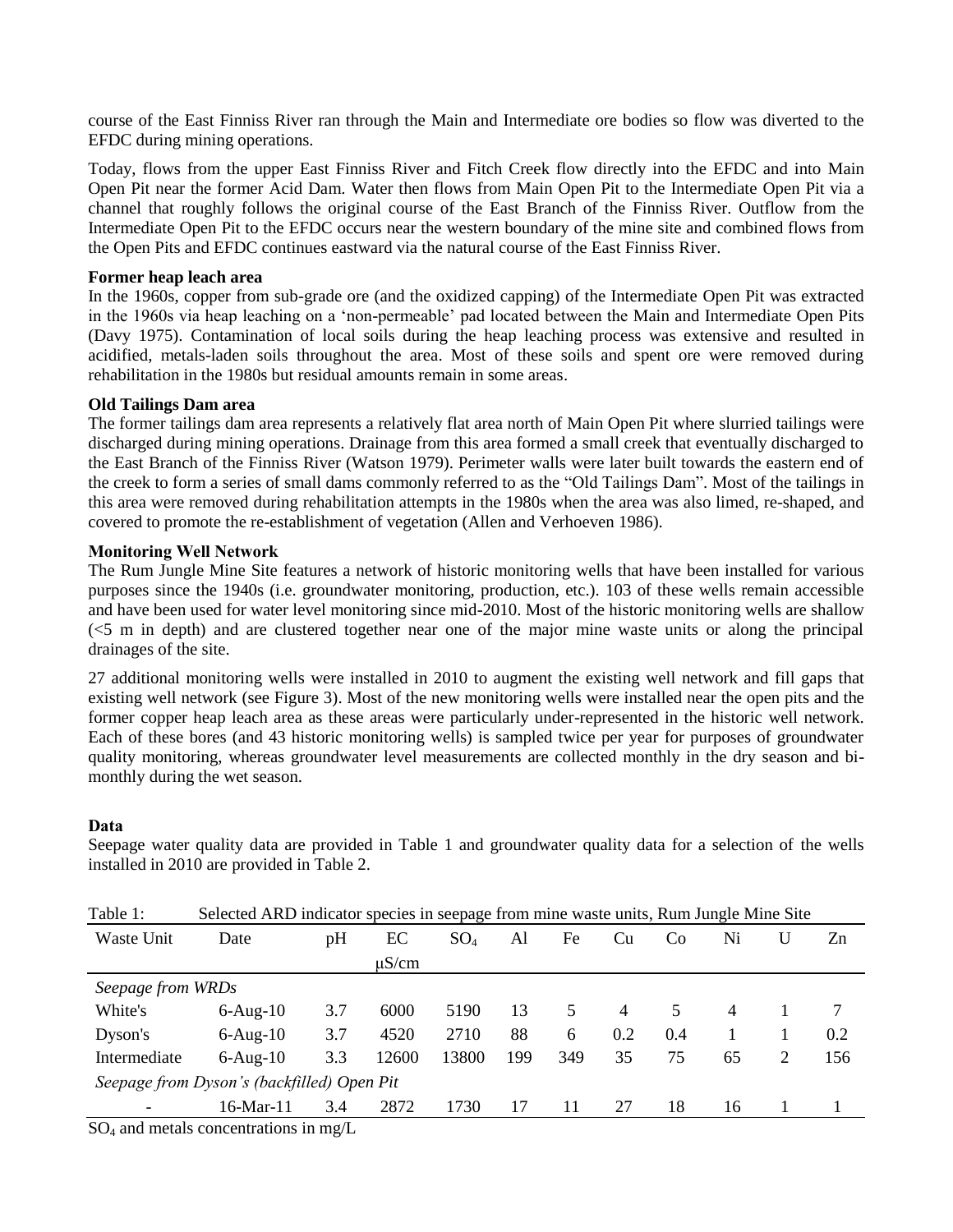|                   | $\frac{1}{2}$                  |     |            |        |      |              | $1.1$ $\mu$ $\mu$ $\mu$ $\mu$ $\sigma$ $\mu$ $\mu$ |       |       |       |              |
|-------------------|--------------------------------|-----|------------|--------|------|--------------|----------------------------------------------------|-------|-------|-------|--------------|
| Well ID           | Screened interval              | pH  | $\rm EC$   | $SO_4$ | Al   | Fe           | Cu                                                 | Co    | Ni    | U     | Zn           |
|                   | m bgs                          |     | $\mu$ S/cm |        |      |              |                                                    |       |       |       |              |
| Dyson's Area      |                                |     |            |        |      |              |                                                    |       |       |       |              |
| PMB1a             | 1.4 to 3.2                     | 5.1 | 841        | 331    | 0.2  | 1.0          | 0.1                                                | 1.3   | 1.3   | 0.05  | 0.1          |
| PMB1b             | 2.2 to 3.7                     | 5.1 | 782        | 355    | 0.1  | 0.2          | 0.5                                                | 0.3   | 0.3   | 0.03  | 0.03         |
| PMB <sub>2</sub>  | 12.7 to 18.7                   | 6.8 | 2192       | 934    | 0.07 | 0.6          | 0.001                                              | 0.01  | 0.01  | 0.1   | 0.01         |
| Near the WRDs     |                                |     |            |        |      |              |                                                    |       |       |       |              |
| PMB3              | 2.0 to 3.5                     | 4.2 | 1302       | 658    | 6.0  | 0.6          | 3.6                                                | 0.9   | 0.9   | 0.1   | 1.7          |
| PMB4              | 9.3 to 15.3                    | 7.2 | 2195       | 1090   | 0.01 | 0.2          | 0.004                                              | 0.003 | 0.009 | 0.09  | 0.05         |
| PMB5              | $2.0 \text{ to } 5.0$          | 6.7 | 1697       | 776    | 0.02 | 0.2          | 0.002                                              | 0.6   | 0.5   | 0.009 | 0.4          |
| PMB <sub>6</sub>  | 13.5 to 25.5                   | 7.2 | 2243       | 1090   | 0.01 | 0.2          | 0.003                                              | 0.03  | 0.001 | 0.005 | 0.001        |
|                   | Former copper heap leach area  |     |            |        |      |              |                                                    |       |       |       |              |
| PMB <sub>10</sub> | 16.0 to 32.0                   | 6.8 | 1748       | 426    | 0.02 | 2.0          | 0.03                                               | 0.1   | 0.03  | 0.1   | 0.02         |
| PMB11             | 31.5 to 34.5                   | 5.3 | 7800       | 5570   | 0.3  | 17.0         | 87                                                 | 67    | 49    | 0.004 | 10           |
| <b>PMB22</b>      | 12.6 to 24.6                   | 7.3 | 1907       | 804    | 0.02 | 0.4          | 0.001                                              | 0.002 | 0.003 | 0.01  | 0.005        |
| PMB <sub>23</sub> | 13.0 to 25.0                   | 3.5 | 7200       | 5290   | 36   | 20           | 587                                                | 71    | 58    | 0.4   | 12           |
| PMB <sub>24</sub> | 4.0 to 16.0                    | 3.1 | 1367       | 600    | 18   | $\mathbf{1}$ | 28                                                 | 31    | 3     | 0.1   | $\mathbf{1}$ |
|                   | Near the Intermediate Open Pit |     |            |        |      |              |                                                    |       |       |       |              |
| PMB9S             | 23.4 to 29.4                   | 7.8 | 685        | 235    | 0.04 | 0.2          | 0.007                                              | 0.004 | 0.007 | 0.009 | 0.002        |
| PMB9D             | 46.3 to 62.3                   | 6.7 | 4735       | 3260   | 0.05 | 12           | 0.1                                                | 1.0   | 0.4   | 0.2   | 0.1          |
|                   | North of the Open Pits         |     |            |        |      |              |                                                    |       |       |       |              |
| PMB7              | 9.0 to 18.0                    | 7.5 | 2679       | 1520   | 0.02 | 0.2          | 0.01                                               | 0.01  | 0.07  | 0.009 | 0.015        |
| PMB <sub>12</sub> | 12.6 to 24.6                   | 7.6 | 3973       | 2440   | 0.1  | 0.2          | 0.1                                                | 0.1   | 0.08  | 0.07  | 0.01         |
| PMB13             | 48.8 to 60.8                   | 8.5 | 363        | 34     | 0.01 | 0.2          | 0.007                                              | 0.001 | 0.005 | 0.001 | 0.004        |
| PMB14             | 14.2 to 16.2                   | 6.2 | 2382       | 1300   | 0.04 | 0.2          | 0.005                                              | 0.008 | 0.05  | 0.003 | 0.02         |

Table 2: Selected ARD indicator species in groundwater, February to April 2011

SO<sup>4</sup> and metals concentrations in mg/L (concentrations less than indicated detection limit shown in red)

#### **Discussion**

After a brief description of background water quality conditions and sources of ARD products to groundwater, groundwater quality and local flow fields in the following 'priority' areas are discussed in separate sub-sections:

PMB15 12.4 to 24.4 7.4 1276 477 0.02 0.2 0.1 0.4 0.3 0.02 0.1 PMB16 13.5 to 22.5 6.9 4872 2960 0.03 1.2 0.0004 0.002 0.01 0.008 0.005 PMB17 20.0 to 26.0 6.9 853 240 0.007 0.2 0.0002 0.004 0.004 0.006 0.003

- Dyson's Area
- Near the Main and Intermediate WRDs
- Near the former heap leach area and flooded Open Pits
- North of the Open Pits

Groundwater levels in January 2011 were used to infer directions of groundwater flow across the mine site (see Figure 3). The inferred directions of groundwater flow are illustrated by arrows in Figure 3. Blue arrows indicate the movement of unimpacted groundwater, whereas orange and red arrows indicate the movement of moderately- and highly-impacted groundwater, respectively.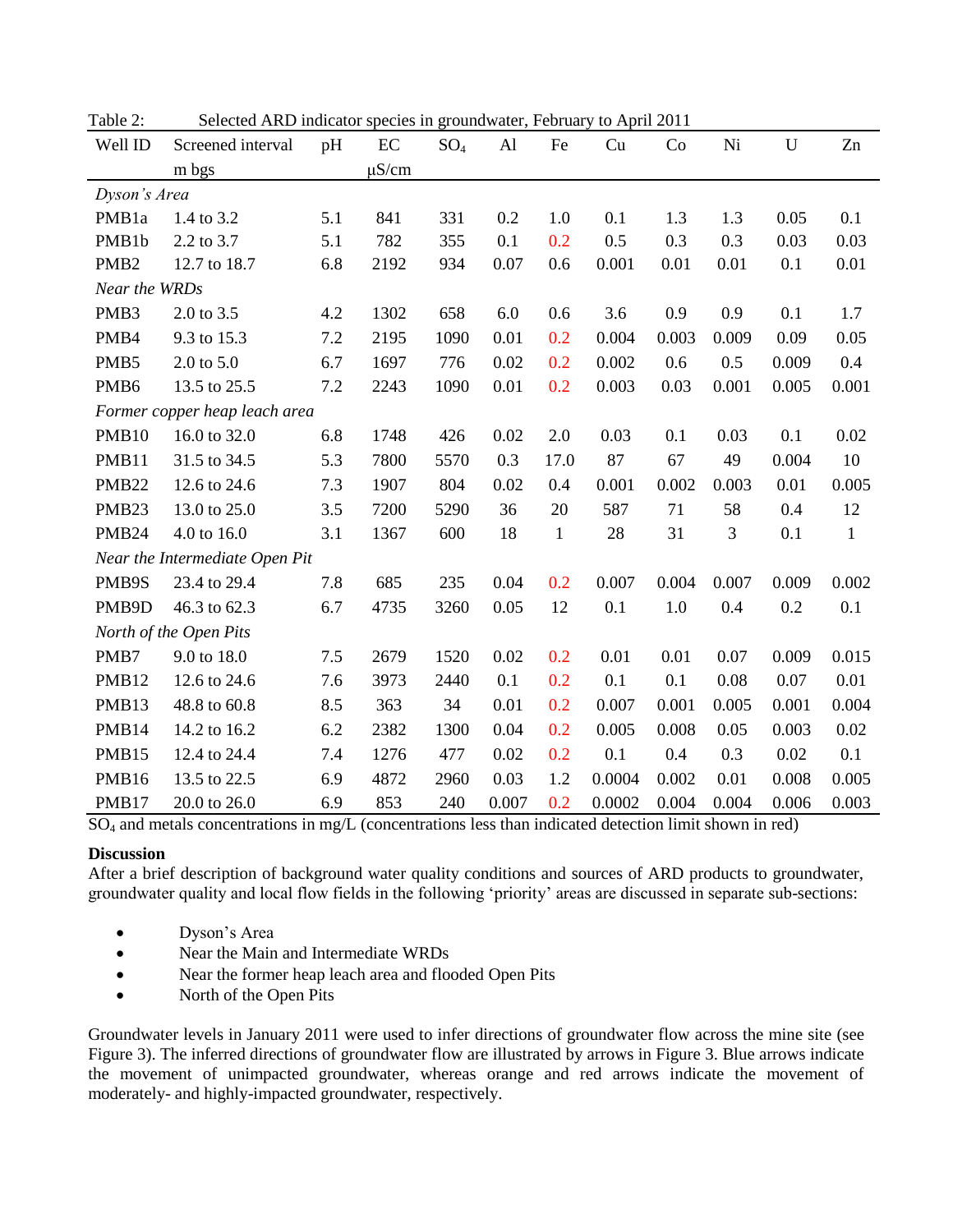

Figure 3. Inferred directions of groundwater flow and contaminant transport at the Rum Jungle Mine Site

Groundwater quality and water level data are discussed together throughout the following sub-sections as sources of recharge and the subsequent movement of groundwater in the sub-surface can often be deduced from the degree (and extent) of ARD impact in receiving groundwater.

## **Background Conditions**

Unimpacted groundwater in the bedrock aquifer at the Rum Jungle Mine Site is typically neutral to slightly alkaline (pH 7 to 8) and characterized by electrical conductivity (EC) less than 500 μS/cm and low concentrations of  $SO<sub>4</sub>$  and dissolved metals. Groundwater of this type has been identified upgradient of the mine site, in the relatively high elevation area northeast of Old Tailings Creek, and on the far side of Old Tailings Creek.

Unimpacted groundwater is thought to flow from these areas towards the lower elevation areas of the site near the flooded Open Pits and former copper heap leach area. Note that unimpacted groundwater has also been identified in relatively deep Coomalie Dolostone (at well PMB13), which suggests that ARD contamination in this area is limited to relatively shallow zones  $(< 25 \text{ m bgs})$  of the bedrock aquifer.

#### **Seepage water quality**

Seepages from the four major mine waste units at the site provide the bulk of contaminant loads to groundwater and the East Branch of the Finniss River (via the EFDC or the flooded Open Pits) and are geochemically distinct from one another (see Table 1).

Aside from being highly-acidic ( $pH<4$ ) and characterized by high concentrations of  $SO_4$ , other characteristic features of seepage are summarized as follows:

 Seepage from Dyson's WRD tends to be characterized by higher concentrations of dissolved U and lower concentrations of Cu, Co, Ni, and Zn than seepage from Dyson's (backfilled) Open Pit; this is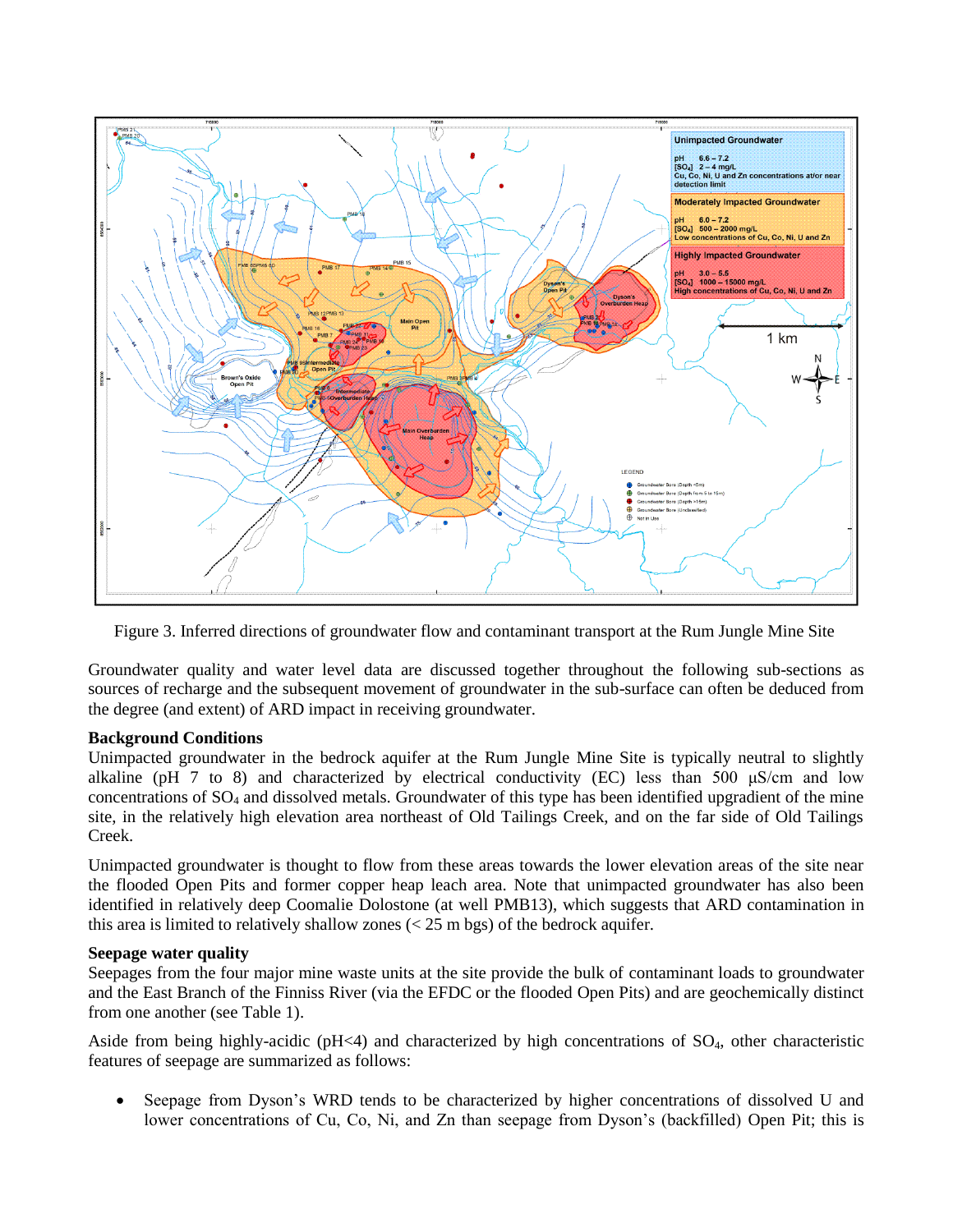consistent with Dyson's ore body being mined solely for uranium whereas high metals concentrations in the backfilled pit are related to tailings and contaminated soils stored therein;

- Seepage from the Main WRD is characterized by high concentrations of nearly every dissolved metal as the ore body was mined for uranium and a suite of other metals; seepage from this WRD contributes the most volumetrically to the EFDC and hence the East Branch of the Finniss River downstream; and
- Seepage from the Intermediate WRD is the most concentrated source of contaminants at the mine site as metals concentrations can be orders of magnitude higher than in seepage from the Main WRD or seepages in Dyson's Area; of particular interest is the very high Cu concentrations (which reflect the geochemistry of the Intermediate ore body).

Note that some seasonal variations in seepage water quality are apparent from preliminary monitoring data but data from Table 1 are reasonably representative of current seepage conditions.

## **Dyson's Area**

The bedrock aquifer in Dyson's Area is cross-cut by the Giant's Reef Fault and a series of NE-trending faults. Dyson's WRD lies to the south of the Giant's Reef Fault and hence is underlain exclusively by the Rum Jungle Complex, whereas Dyson's (backfilled) Open Pit lies between two of the NE-trending faults in pyritic black shale of the Whites Formation.

Most of the wells in Dyson's Area are clustered together near the southern toe of Dyson's WRD along the upper East Finniss River channel. Groundwater flow in this area appears limited to shallow deposits of alluvium associated with the upper East Branch of the Finniss River, meaning that most water infiltrating in this area likely moves laterally towards the river channel and not downward into the Rum Jungle Complex. This is supported by the presence of highly-impacted groundwater in shallow alluvium but only modestly-impacted groundwater in the bedrock aquifer at PMB2 (i.e.  $\sim$ 1000 mg/L SO<sub>4</sub> and low metals concentrations).

Most of the other wells in the Dyson's Area are located north of the Giant's Reef Fault closer to Dyson's (backfilled) Open Pit and are screened deeper in the bedrock aquifer. Groundwater quality near the western toe of Dyson's (backfilled) Open Pit is characterized by near-background concentrations of SO<sub>4</sub>/dissolved metals and hence appears to be unimpacted by ARD. This suggests that Dyson's (backfilled) Open Pit is not a source of ARD products to deep groundwater in this area. Instead, contaminant loads from Dyson's (backfilled) Open Pit appear to report to the East Branch of the Finniss River via surface seepage or shallow flow in the nearby drainage channel that connects to drains within the landform.

#### **Near the WRDs**

The Main and Intermediate WRDs are well-established as the main sources of ARD products to groundwater at the mine site. The Main WRD is underlain by the relatively impermeable Rum Jungle Complex, whereas the Intermediate WRD is underlain by the more permeable rocks of the Whites Formation and Coomalie Dolostone.

Groundwater beneath the heap and along the perimeter of the heap is highly-impacted by ARD (Figure 3). Due to 'tight' bedrock beneath the Main WRD, seepage from the heap has resulted in some mounding of the groundwater table in this area (i.e. groundwater flows out in each direction from Main WRD). Consequently, seepage from the Main WRD is observed at shallow depths year-round and seepage discharges from the toe of the Main WRD throughout the wet season. Note that no such mounding of groundwater levels occurs near the Intermediate WRD due to the higher permeability of bedrock underlying this heap.

High  $SO<sub>4</sub>$  and metals concentrations characterize deeper groundwater in this area yet the downward movement of contaminated groundwater downward is likely limited. Moreover, groundwater quality in the Rum Jungle Complex beneath the Main WRD has generally improved since the WRD was covered in the mid-1980s due to reduced infiltration and therefore reduced contaminant loads from waste rock.

Groundwater from wells screened near the perimeter of the Main WRD is highly-acidic (pH 3.6 to 5.2) and characterized by very high concentrations of Mg  $(2,000 \text{ to } 2,500 \text{ mg/L})$ , SO<sub>4</sub>  $(9,000 \text{ to } 11,000 \text{ mg/L})$ , and nearly every dissolved metal in the suite (data not provided). The particularly high metals concentrations in several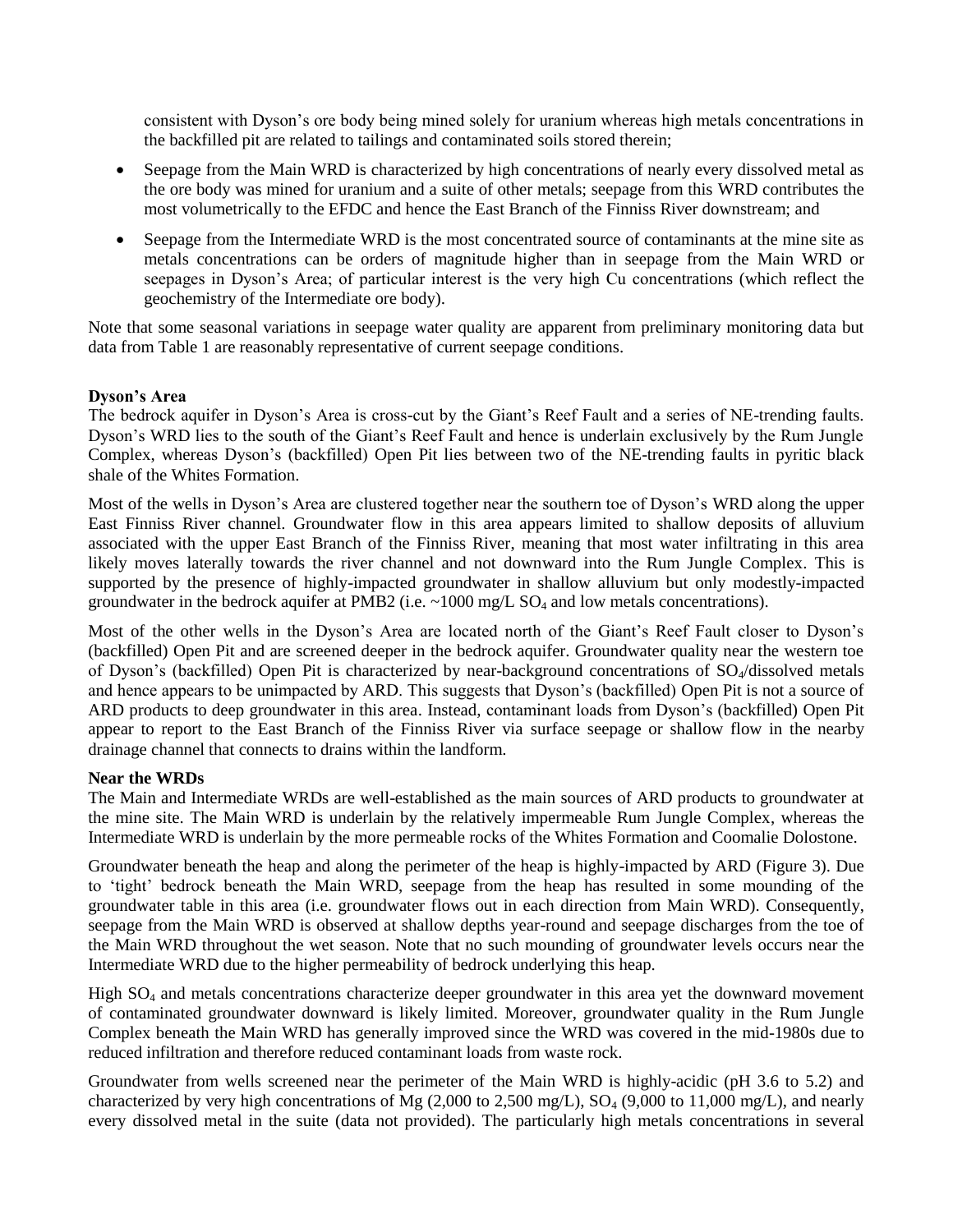wells close to the toe of the heap are related to their proximity to a seepage face that characterizes the southwestern batter of the Main WRD during the wet season. Contamination from this area extends to the eastern toe of the Intermediate WRD.

Contaminant loads from the Intermediate WRD are likely directed northwest towards Wandering Creek and/or the EFDC near wells PMB5 and PMB6 and not towards the Main WRD. This conception of contaminant transport is consistent with the identification of highly-impacted groundwater in wells located immediately downgradient and suggests some contaminant transport westward towards Wandering Creek. However, groundwater from wells PMB5 and PMB6 is only modestly-impacted by ARD and hence it appears that the majority of contaminant loads from the Intermediate WRD are delivered to the EFDC via the nearby seepage face (and do not report to groundwater via sub-surface flow from the heap).

Upstream near the head of the EFDC, groundwater from well PMB4 is also only modestly-impacted by ARD and hence data support the assertion that only minor loads are delivered to groundwater beneath the channel. This is consistent with local groundwater flow fields and suggests that groundwater does not upwell to the EFDC nor flow westward along the EFDC. Instead, groundwater likely flows northwest beneath the EFDC northwest towards the former heap leach area.

### **Near the former heap leach area & flooded Open Pits**

The direction of groundwater flow near the flooded Open Pits and former heap leach area appears to be influenced by the presence of the Open Pits themselves and fault structures in this area. Specifically, groundwater from the higher-elevation area near well PMB14 flows along the N-S trending fault that cuts across the former heap leach area and groundwater within the former heap leach area itself appears to flow westward towards the Intermediate Open Pit via the fault that hosts mineralization at the site. These faults appear to be preferential flowpaths for groundwater flow (and contaminant transport) although the rate of flow is likely limited by low transmissivity and weak hydraulic gradients in this area.

A strong hydraulic connection between the Intermediate Open Pit and the Coomalie Dolostone was demonstrated by a 'large-scale' pumping test conducted in late 2008. Groundwater quality at PMB9S is relatively unimpacted by ARD but samples from the deeper of the two nested wells (well PMB9D) is highlyimpacted by ARD ( $\sim$ 3000 mg/L SO<sub>4</sub> and elevated levels of dissolved metals). These data suggest that well PMB9D screens the zone of the Coomalie Dolostone that is well-connected to the Intermediate Open Pit (as an increase in EC levels during that test are thought to reflect highly-impacted groundwater being pulled from the Coomalie Dolostone nearer the Intermediate Open Pit). The implication is that the area near well PMB9D is hydraulically-connected to the bedrock aquifer beneath the former heap leach area.

Wells PMB11, PMB23, and PMB24 are each located near the former heap leach area. Well PMB11 is thought to screen a sand-filled cavity in the bedrock aquifer beneath the former heap leach area whereas wells PMB23 and PMB24 are screened in the Coomalie Dolostone to the southwest. Groundwater from these wells are characterized by extremely high metals concentrations that are thought to represent a mixture of groundwater and seepage lost during the heap leaching process.

Note that groundwater from each of these wells is characterized by concentrations of  $SO<sub>4</sub>$  and dissolved metals that are comparable to water currently at the bottoms of the flooded Open Pits. Prior to treatment in the 1980s, the same type of water characterized the entire water columns of the Main and Intermediate Open Pits and hence it seems likely the water that currently resides in the former heap leach area is the same type that initially filled the pits when de-watering ceasing the 1950s. This is consistent with observations from Davy (1975) and explains the relatively clean groundwater at well PMB22 (which is screened in the Coomalie Dolostone slightly north of the former heap leach area and hence not affected by historic seepage losses).

At this time the Intermediate Open Pit is conceptualized as a discharge zone for groundwater from the former heap leach area but weak hydraulic gradients in this area suggest that the amount of groundwater that discharges each year may be rather small. Instead, contaminated groundwater in the former heap leach area could be representative a rather immobile TDS/metals plume that was mobilized temporarily in 2008 by the strong gradients created by the pumping test conducted in 2008.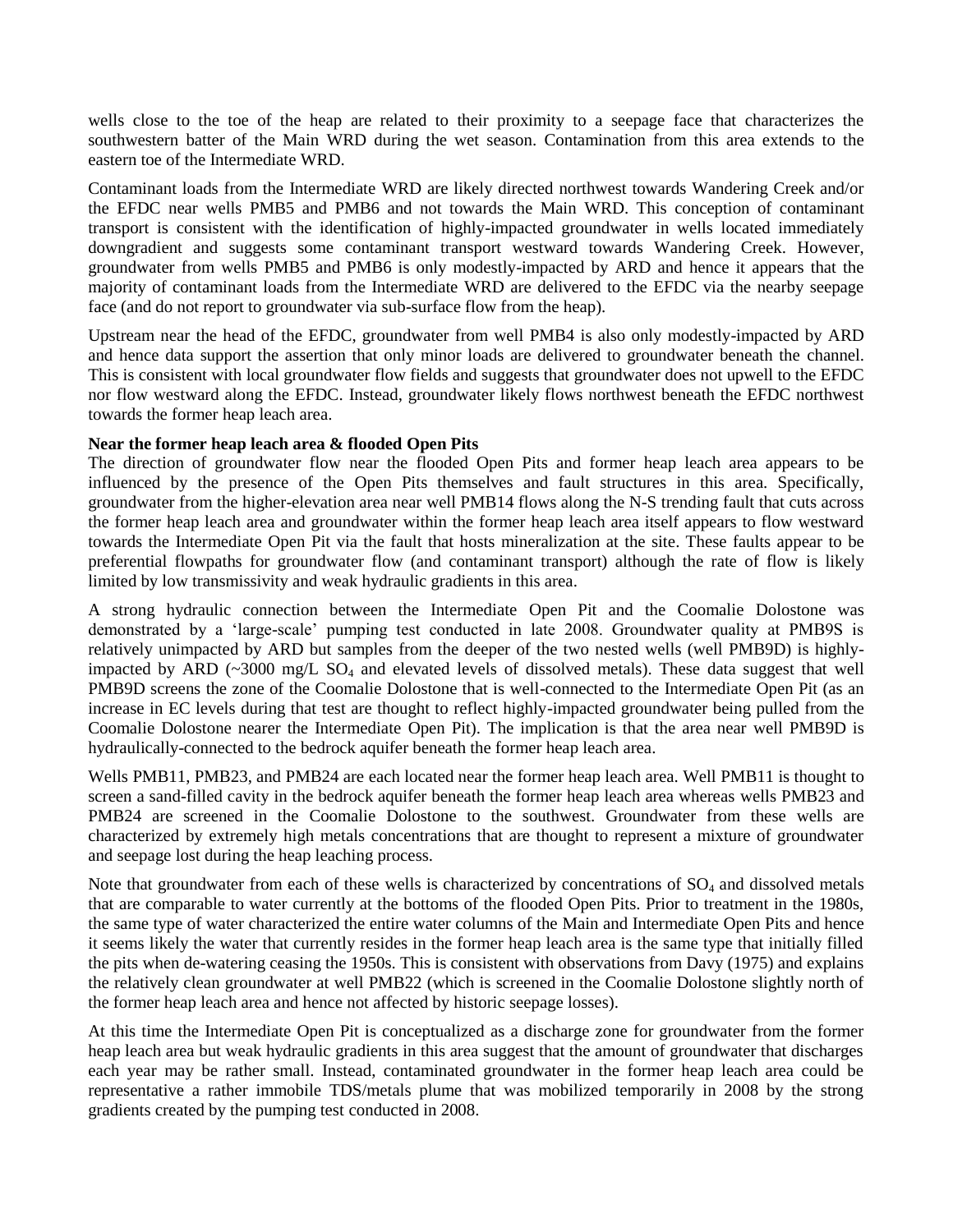### **North of the Open Pits**

Detailed water quality surveys conducted in the mid-1990s suggest that the area immediately downstream of gauge GS8150200 is a discharge zone for groundwater (Lawton and Overall 2002). This scenario is consistent with comments from Davy (1975) and the local groundwater flow field shown in Figure 3.

Groundwater quality conditions at wells PMB7 and PMB16 are representative of the type of impacted groundwater that likely discharges to the East Branch of the Finniss River within 750 m of gauge GS8150200 (near well PMB9D). Specifically, groundwater in this area contains elevated levels of  $SO_4$  but low concentrations of metals that are indicative of a neutralized TDS plume. This plume likely originates in the former heap leach area near wells PMB23 and PMB24 and characterizes the bedrock aquifer near the perimeter of the Intermediate Open Pit, well PMB12 (northeast of well PMB16), and wells PMB7 and PMB16 near the East Branch of the Finniss River. It is difficult to ascertain the timing of conservative contaminant transport as groundwater likely moves slowly in this area due to weak hydraulic gradients (and hence the TDS plume could be relatively immobile). However, no detailed assessment of attenuation processes that may be limiting the breakthrough of metals has yet been completed.

### **Summary & Conclusions**

Recent groundwater quality data has enabled a preliminary conception of groundwater quality conditions at the former Rum Jungle Mine Site. Key findings are summarized as follows:

- Groundwater contamination tends to be limited to shallow aquifer zones  $\langle \leq 25 \text{ m bgs} \rangle$ , as deeper groundwater often appears unimpacted or only modestly impacted by conservatively-transported ARD species; this trend is particularly evident in Dyson's Area, which is characterized by highly-impacted seepage and very shallow groundwater but impacts to deeper groundwater in Dyson's area appear to be minimal;
- The Main and Intermediate WRDs are the main sources of ARD products to shallow groundwater, whereas deeper groundwater near the Open Pits is impacted primarily by residual seepages related to historic heap leaching; very high concentrations of metals in particular reflect the poor condition of groundwater beneath the former heap leach area;
- The impact of ARD on groundwater appears to diminish considerably with distance from seepage sources as groundwater across much of the site tends to be well-buffered and hence characterized by low concentrations of dissolved metals; much of the impact on groundwater is therefore limited to increased TDS (primarily Ca, Mg and SO4) and groundwater tends to be neutral to slightly alkaline; the presence of the Coomalie Dolostone (and its high buffering capacity) is of particular importance as this unit has received a substantial contaminant load from upgradient but continues to buffer receiving groundwater;
- A TDS plume extends to the north and northwest of the flooded Open Pits and former heap leach area into the vicinity of the East Branch of the Finniss River; the presence of impacted groundwater in this area is consistent with reports of contaminated groundwater discharging to the river immediately downgradient of the mine site.

In summary, groundwater quality across much of the former Rum Jungle Mine Site remains impacted to some extent by ARD despite attempts to rehabilitate the site in the 1970s and 1980s. However, highly-impacted groundwater is restricted to areas immediately downgradient of the major mine waste units or in the former heap leach area as groundwater north of the Open Pits is only modestly-impacted by ARD. This pattern of contamination is consistent with the relatively slow movement of groundwater across the site due to weak hydraulic gradients and, to an extent, the reduction of contaminant loads due to historic rehabilitation attempts. Groundwater quality and the condition of the East Branch of the Finniss River are however expected to deteriorate further and hence preliminary monitoring data highlight the importance of implementing a more comprehensive rehabilitation plan for the mine site.